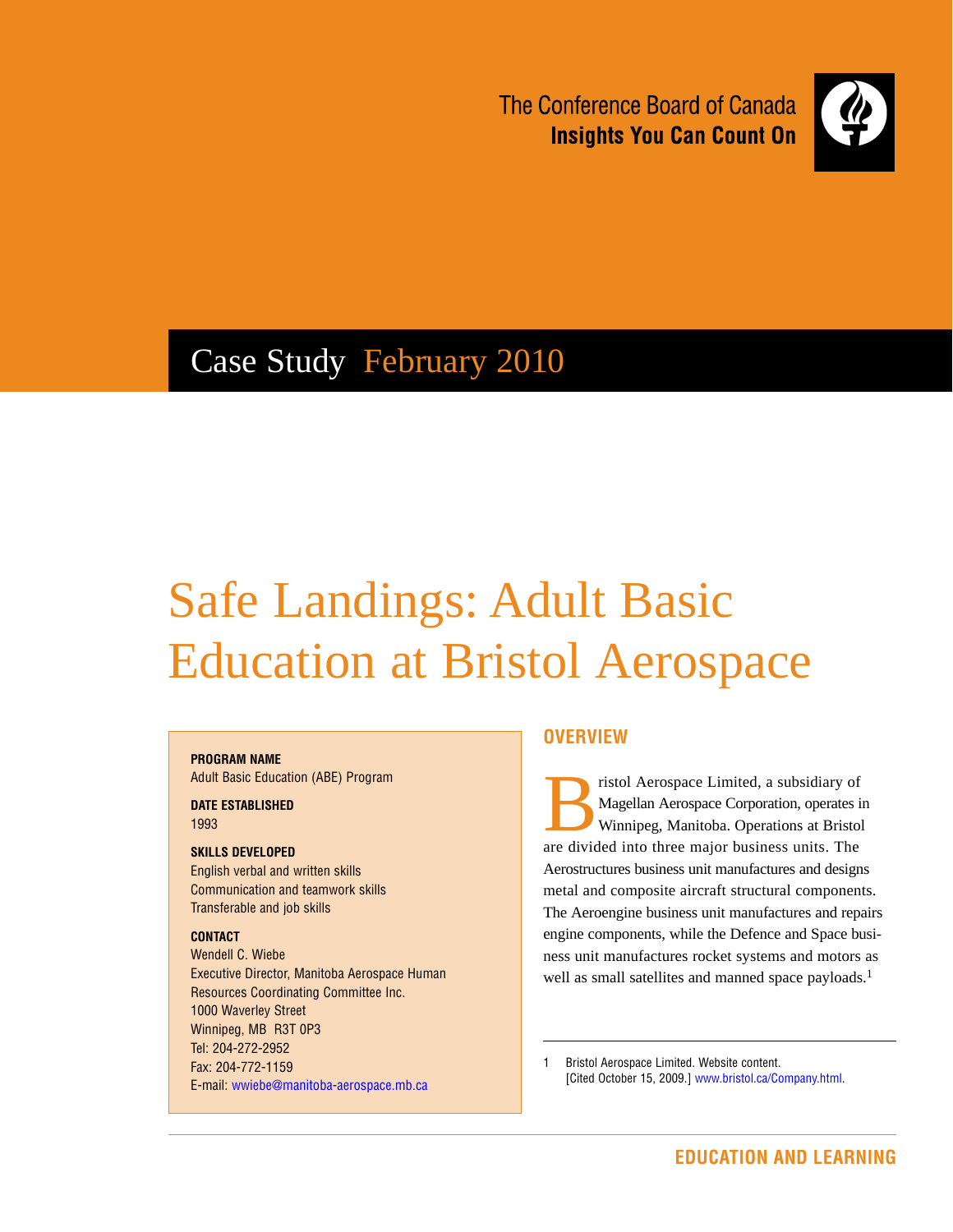Bristol has almost 80 years of history in the aviation and aerospace industries and strives to maintain its reputation for manufacturing quality products that are defect-free. The company encourages all its employees to abide by Bristol's Quality Policy: "We will provide our customers and colleagues with defect-free products and services in conformance with agreed requirements."<sup>2</sup>

In the 1990s, Bristol Aerospace embarked on a workforce skills upgrading program in response to a business need to expand into new markets. Successful expansion hinged on Bristol's ability to be competitive by upgrading the skills of its workforce. Three key factors determined the need for upgrading the workforce at Bristol:

- 1. A strategic decision was made to move beyond military contracts into the civil or commercial aviation business. The commercial side of the business prefers its suppliers to employ workers with skills that meet national or international standards. This move thus required that workers upgrade their skills so that they could be certified in their respective trades.
- 2. Company restructuring resulted in the creation of new job classifications that required broad knowledge and skills. With some workers' jobs now expanded, they needed training to be able to perform all of their "new" job tasks.
- 3. The adoption of new quality management systems, such as WHMIS (Workplace Hazardous Materials Information System) and ISO 9000, required documentation certifying that workers had sufficient knowledge and skills for their respective trades. A process was needed at Bristol to document the skills and knowledge of the workforce.

#### **Objectives**

Implementation of a statutory WHMIS training program revealed a need to improve the functional literacy and numeracy skills of Bristol workers. To meet the business case for workforce upgrading, as outlined above, four key objectives were established at Bristol to achieve this outcome:

- 1. Develop a process to compare workers' knowledge and skills to the required core competencies in their trades, as defined by national standards.
- 2. Obtain objective evidence from a recognized educational institution of Bristol's workers' knowledge and skills.
- 3. Mitigate training costs by delivering training only to those who require it.
- 4. Provide opportunities where workers can gain credits for demonstrated knowledge and skills that can be applied toward an apprenticeship or other certified college-level program.

**Half of the training was taken on workers' personal time and the other half on paid company time.**

#### **Target Groups**

All workers at Bristol were permitted to take part in the Adult Basic Education (ABE) program. Shop floor workers, however, were the primary target group for this training initiative. While over 100 workers expressed interest in attending at the start of each course, 25 to 30 workers typically participated in each training course.

#### **Activities**

Bristol Aerospace began its literacy skills upgrading initiative with a workplace-based ABE program. The first courses offered included Shop Mathematics, Oral Communications, and English as a Second Language. Course participants committed to a total of 80 hours of training (4 hours per week for 20 weeks). Bristol used a model of shared time for training, where half of the training was taken on workers' personal time and the other half on paid company time.

Following the success of its ABE program, the company then embarked on developing technical training programs,

<sup>2</sup> Bristol Aerospace Limited. Website content. [Cited October 15, 2009.] www.bristol.ca/Company.html..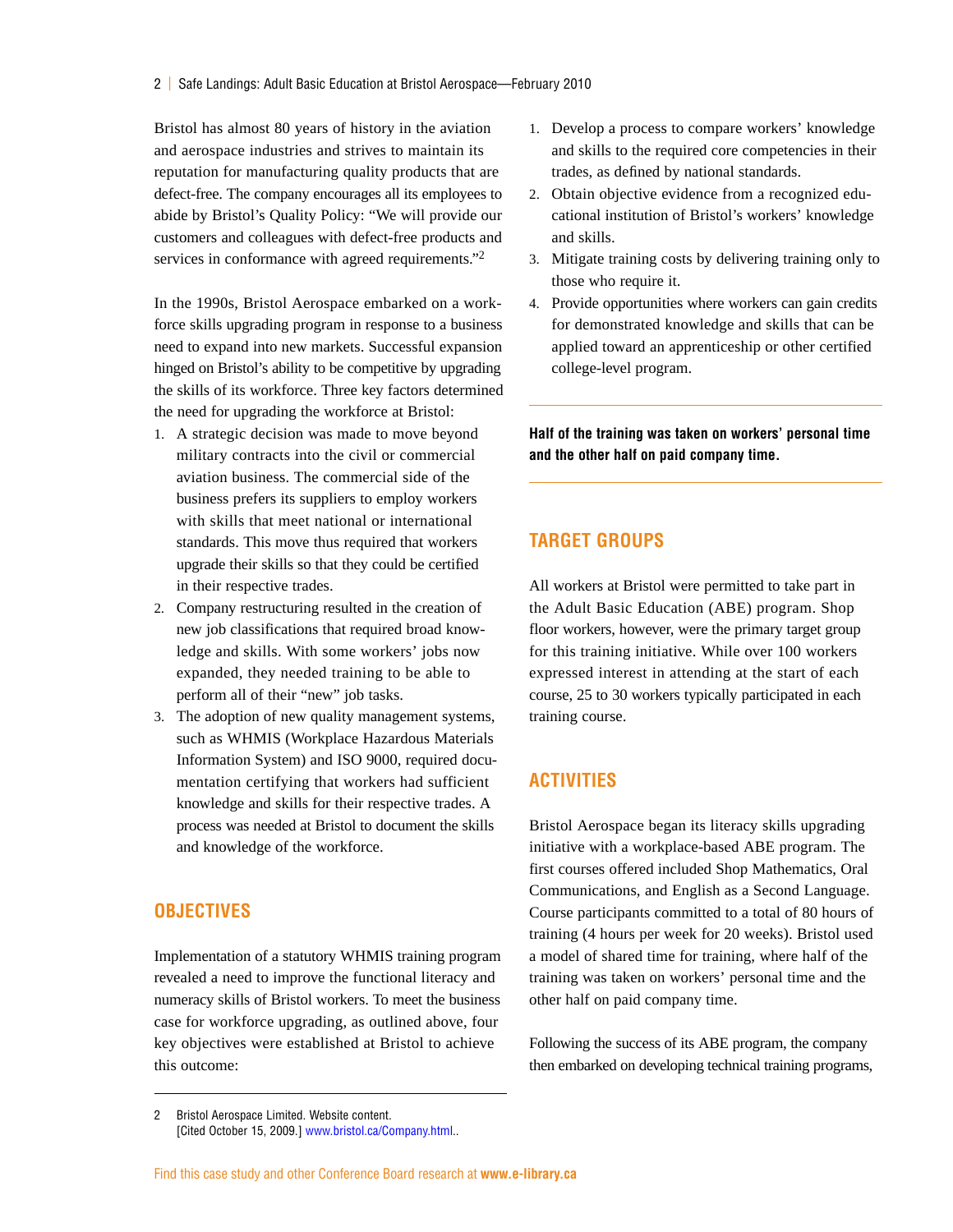which were delivered by a recognized educational institution, Red River Community College. The DACUM<sup>3</sup> (Developing a Curriculum) approach was used to establish the company's training requirements. These requirements were carefully aligned with those of nationally recognized occupational standards, such as apprenticeship programs.

Prior Learning Assessment and Recognition (PLAR) strategies were used to potentially reduce the amount of time needed for workers to meet the training standards required for certification. As a result, workers took part in only those training elements for which they lacked skills, rather than in an entire course (80 hours of training).

At the end of each program, learners' successes were celebrated at a recognition event, where each participant received a certificate of accomplishment. Photos of participants with their certificates were published in Bristol's corporate newsletter, along with an article about their achievements.

#### **Resources**

Bristol obtained funding for the program from the Province of Manitoba, Workplace Education Manitoba (WEM) Department. WEM funded the needs analysis study (completed in the summer of 1993) and then funded half of the cost of the first wave of training (delivered in 1994). Since that time, Bristol has funded the literacy program in full.

The training took place at Bristol facilities in various conference rooms. The classes were delivered at the end of the day to accommodate the shared time commitment of the company and participants. The mutual agreement to donate equal time to the program demonstrated that both the company and the participants took seriously their commitments to learning.

Bristol approached WEM for assistance with finding appropriate trainers and was accordingly provided with referrals to trained workplace literacy professionals. These professionals had the experience and ability to facilitate workplace learning efforts and to incorporate workplace-based materials into the program.

#### **Innovations**

A joint management–union training committee was established early on as a result of a new collective agreement. The agreement allowed for the amalgamation of job classifications on the understanding that training would be provided to workers in support of their transition to the new classification structure. After some discussion, the Joint Training Review Committee recommended a workplace-based Adult Basic Education program to address the priority needs identified by WHMIS.

**Finding an educational partner willing to assist with the development of flexible assessment strategies and to be amenable to flexible training delivery was an initial challenge.**

An in-depth organizational needs analysis was implemented to determine the level of literacy and basic skills in the workplace and to establish a foundation for the ABE program. Over 150 interviews were conducted with representatives from all areas of the company. In addition, activities and reading materials used by various representative groups were observed and reviewed. One recommendation of the needs analysis study was to establish an ABE program focused on math and communication skills. The report and its recommendations were presented to both senior management and labour representatives who agreed to proceed with the implementation of an ABE program.

<sup>3 &</sup>quot;The DACUM approach uses a storyboarding process that provides a picture of what the worker does in terms of duties, tasks, knowledge, skills, traits and in some cases the tools the worker uses. The information is presented in graphic chart form and can include information on critical and frequently performed tasks and the training needs of workers." DACUM. Website content. [Cited October 15, 2009.] www.dacum.org.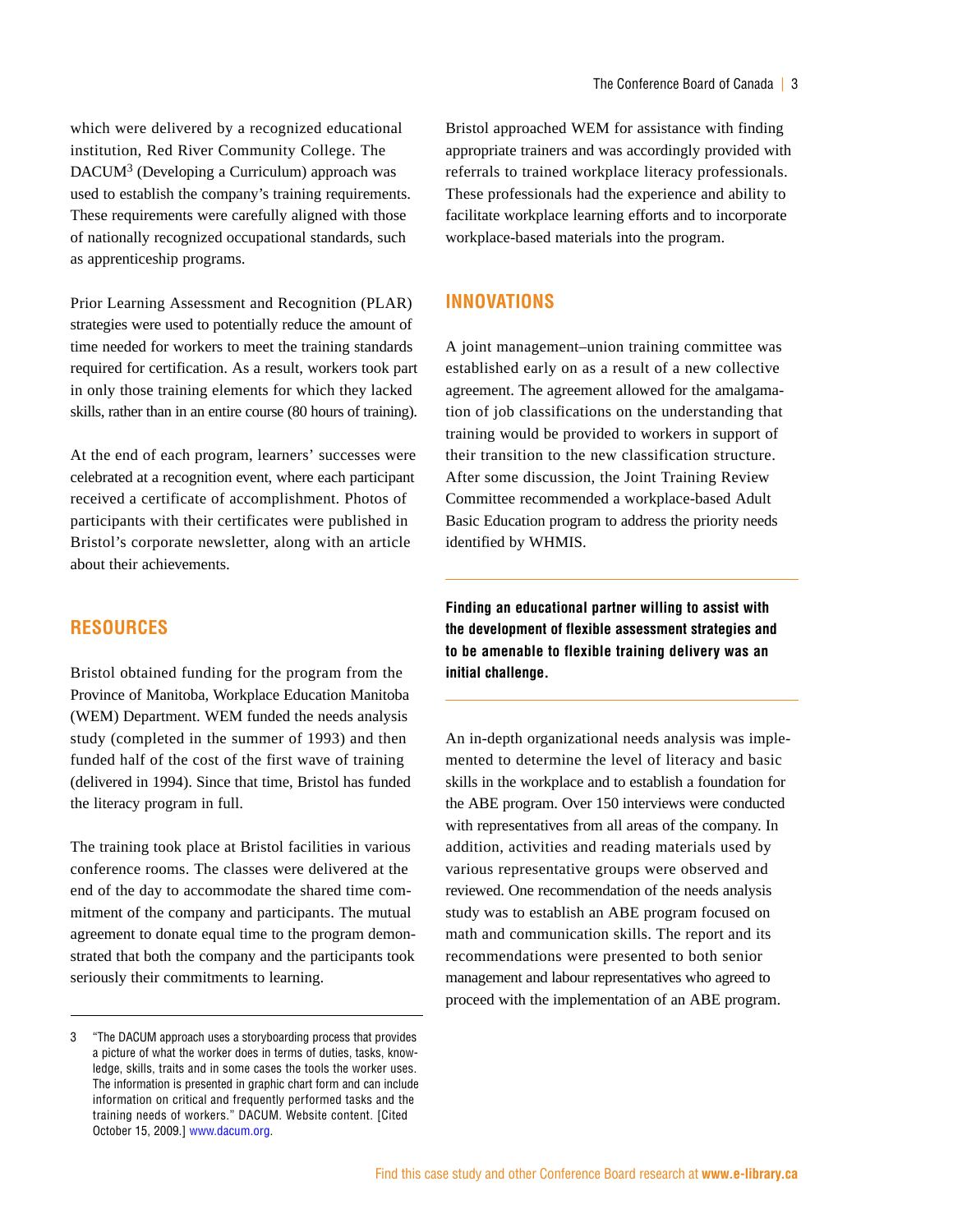#### **Challenges**

Bristol encountered a few obstacles in its efforts to provide literacy and numeracy skills training opportunities to workers. Finding an educational partner willing to assist with the development of flexible assessment strategies and to be amenable to flexible training delivery was an initial challenge. Not all educational institutions or national accreditation bodies that were approached by Bristol were willing to participate in a venture of this nature, as it deviated from their normal operations.

**Training programs were made relevant through customization to individuals' specific learning needs.**

Support for the new training initiative was another major challenge. The resources needed to deliver PLAR (for instance, a modular curriculum) were significant. Management was forced to seek external sources of financial support for the development of the required infrastructure. Furthermore, additional funding from governments and other partners was needed to continue to apply PLAR to existing technical programs.

Generating enough worker interest to justify the delivery of specialized technical training was an ongoing challenge. While the level of interest and participation in the training was initially solid, maintaining this level of engagement was an ongoing source of concern.

#### **Solutions**

A number of principles formed the foundation of the successful training model at Bristol. Training was based on adult learning principles and practices, as well as the recognition of prior learning. All stakeholders, and especially the learners themselves, were involved in the decisions made around training design and delivery.

Bristol partnered with Red River Community College to facilitate the development of a flexible assessment strategy.

Flexible assessments (i.e., not limited to written examinations) and flexible training delivery aimed to accommodate individual learning styles and schedules. The training program was viewed as a perpetual "work in progress" so that the changing needs of learners could be continually addressed over time.

The results of the needs assessments were discussed and approved with workers prior to their participation in training. Training programs were made relevant through customization to individuals' specific learning needs. Participants' receptivity to change was managed through a modular curriculum delivery that incorporated learning outcomes in its design. The instructors were experienced adult educators who themselves received ongoing development training.

#### **Outcomes**

Bristol realized a number of accomplishments from its Adult Basic Education program. Skills needs were assessed and core job competencies were identified so that a relevant training program could be designed. The competencies were comparable and linked to courses or programs offered at Red River Community College. By addressing skills gaps and establishing competency thresholds, the company was able to meet national quality standards.

#### **Training was streamlined and cost-effective due to the use of PLAR.**

Workplace literacy was viewed as an integral part of Bristol's overall training strategy. Without these core skills, many workers were not able to complete the technical training programs required for certification in their trade. A high percentage of workers who participated in the ABE program were able to move on to take part in more advanced technical training courses.

In support of PLAR, worker training files were updated and their training accomplishments documented. As a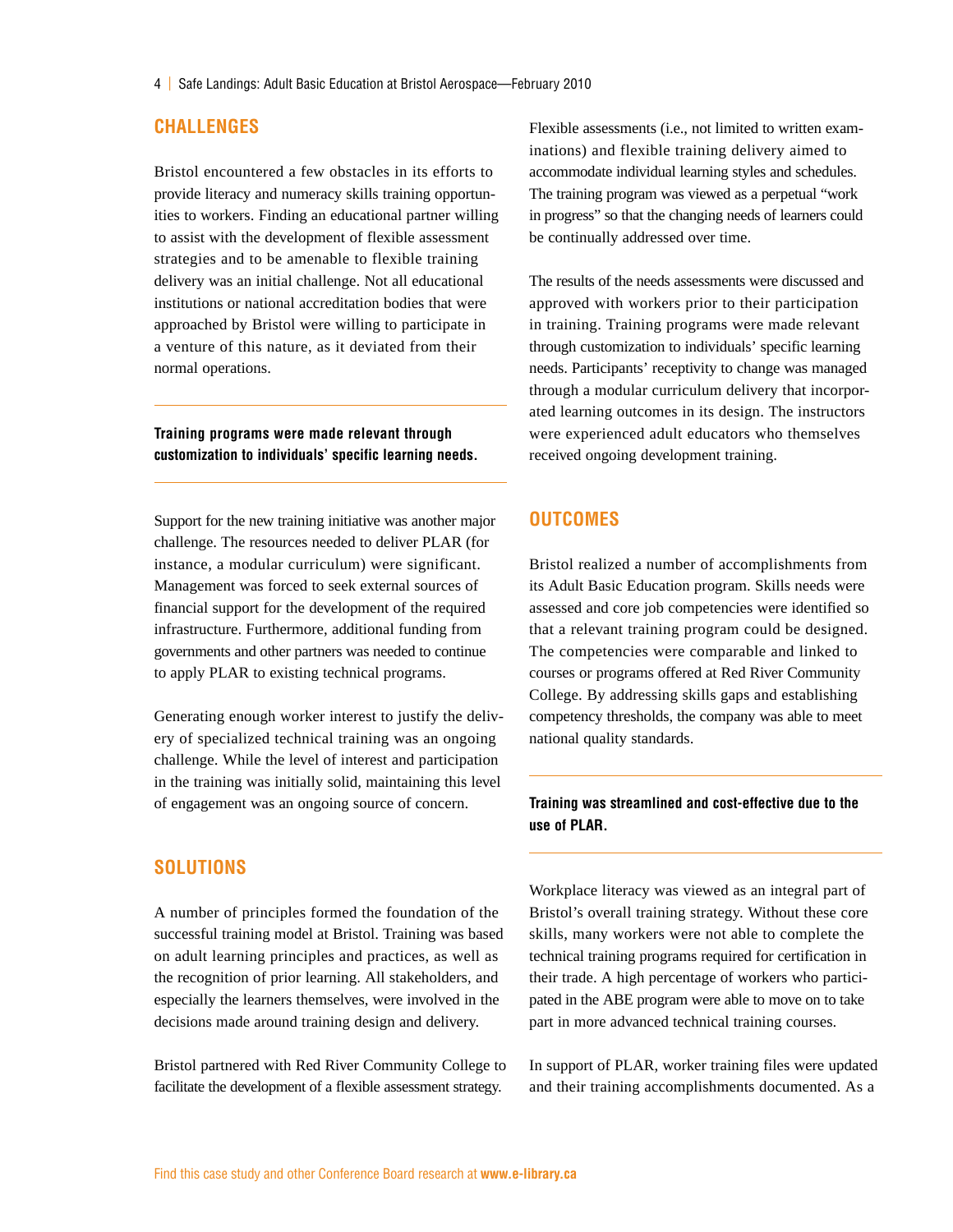result of Bristol's use of PLAR, Red River Community College expanded its PLAR services to include the mechanical/manufacturing engineering technology department. The company's use of PLAR was also promoted to institutions beyond Red River Community College. Bristol developed new training courses that incorporated PLAR strategies for company classifications that were not yet aligned to a national standard. As a result, Bristol has more opportunities to share PLAR services with other industrial and manufacturing companies in relevant areas.

#### **Impacts and Benefits**

From management's perspective, the Adult Basic Education training program afforded the following benefits:

- The upskilled workforce was better able to meet the requirements of WHMIS health and safety regulations.
- The quality of products and customer service improved.
- Workers were better prepared to meet the current and future challenges of the competitive commercial business.
- Training was streamlined and cost-effective due to the use of PLAR.
- The company gained the ability to benchmark worker qualifications against national standards.

From labour's perspective, the training program resulted in benefits that included:

- a safer workplace;
- portable credentials for workers;
- $\bullet$  job security and employability, as well as enhanced job mobility through improved skills and trade certification; and
- reduced duplication of training due to the use of PLAR.

#### **Use as a Model**

Workplace literacy skills development was intertwined with technical training at Bristol. The company recognized the importance of literacy skills and used PLAR to build workers' capacity to take advanced training. Advanced training permitted workers to use higher-level technical skills in their job tasks while meeting safety and quality regulations. Overall, a comprehensive training program that parlayed literacy skills training into advanced training opportunities allowed the company to expand successfully into new markets.

Due to changing markets and organizational needs, the Adult Basic Education program is not currently operating at Bristol. However, its past initiatives offer a solid model of literacy skills upgrading in a highly regulated industry.